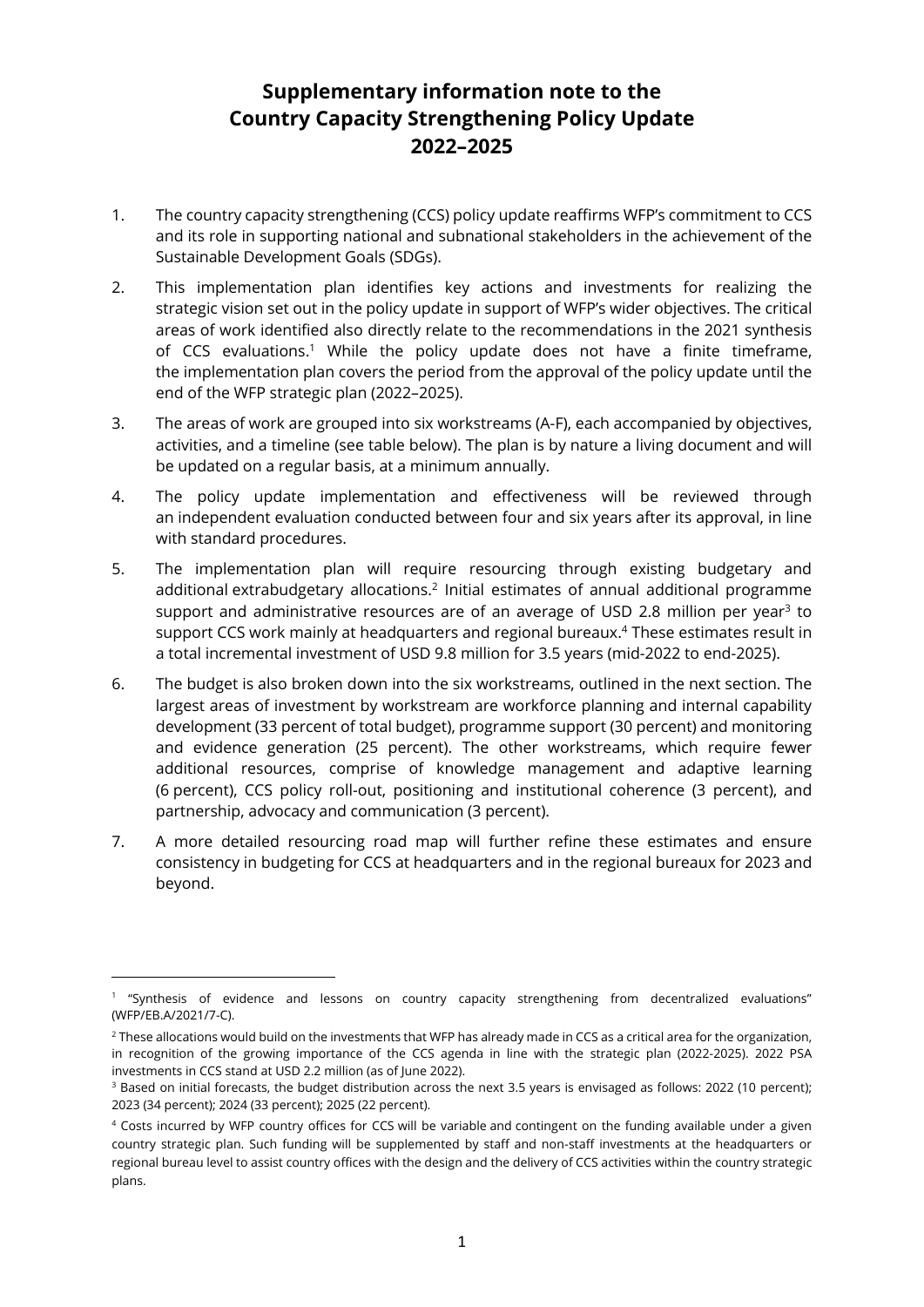# **Country capacity strengthening workstreams**

- 8. The following six workstreams (A-F) identify the key areas of investment for operationalizing the CCS policy update. The workstreams' objectives and activities are detailed in the table at the end of this supplementary note. This section outlines the rationale and nature of the identified workstreams.
- 9. WFP engages in CCS to strengthen national systems notably in the areas of social protection, emergency preparedness and response and food systems. WFP's choice of interventions within these areas is based on the demands, needs, abilities and priorities of different parts of the system, in line with the systemic and problem-driven approach presented in the policy update. As such, the following implementation workstreams are designed to apply in a range of technical and functional areas where WFP can leverage its comparative advantages to strengthen the capacities of national actors. For example, enhancing the monitoring and evaluation of their food security programmes, improving the efficiency and effectiveness of social protection programmes, assisting with the integration of early warning and anticipatory actions into disaster contingency plans, and enhancing supply chain management and the development of locally appropriate transfer delivery systems.

#### **A. Country capacity strengthening policy roll-out, positioning and institutional coherence**

- 10. The successful implementation of the CCS policy update is contingent on systematic dissemination efforts at the headquarters, regional and country office levels to ensure corporate buy-in, and to facilitate field-level absorption and leadership commitment to support WFP's CCS vision, priorities, and approaches.
- 11. This workstream entails the dissemination of the policy update through regional workshops, support to regional situation analyses and plans to implement the policy update, cross-functional integration, and engagement with external stakeholders. It reinforces the conceptual foundation for CCS, supporting the other workstreams and enabling WFP to align around a common understanding of the organization's purpose in CCS as set out in the policy update.

# **B. Workforce planning and internal capability development**

- 12. Previous audit observations and evaluation recommendations have indicated the need for WFP to ensure it has the right people with the right capabilities and in the right roles to fulfil its maximum CCS potential. Determining the current gaps and future demands for CCS skills and requirements across the organization in the context of the new strategic plan and policy update is critical for effectively directing sustained attention and resources for the strengthening of WFP's human resources in this area, and is underway as part of corporate strategic workforce planning efforts. Internally, WFP must strengthen the workforce's general skills in this area through a roll-out of internal training on CCS to programme policy (and other select functional area) staff across all levels of the organization, including for national staff. At the same time, WFP must develop specialized capabilities relevant to CCS, such as enhancing internal expertise in upstream policy engagement and analysis, mobilizing international employees where needed, and leveraging external technical expertise through partnerships and by establishing a roster of experts.
- 13. In pursuing these outputs, this workstream interlinks strongly with knowledge management and adaptive learning, as the lessons learned at the country and corporate levels can in turn inform the capability development of WFP personnel. The workstream equips WFP's workforce with the capabilities to effectively carry out CCS including in programme design, implementation, monitoring and evidence generation. Partnerships in internal capability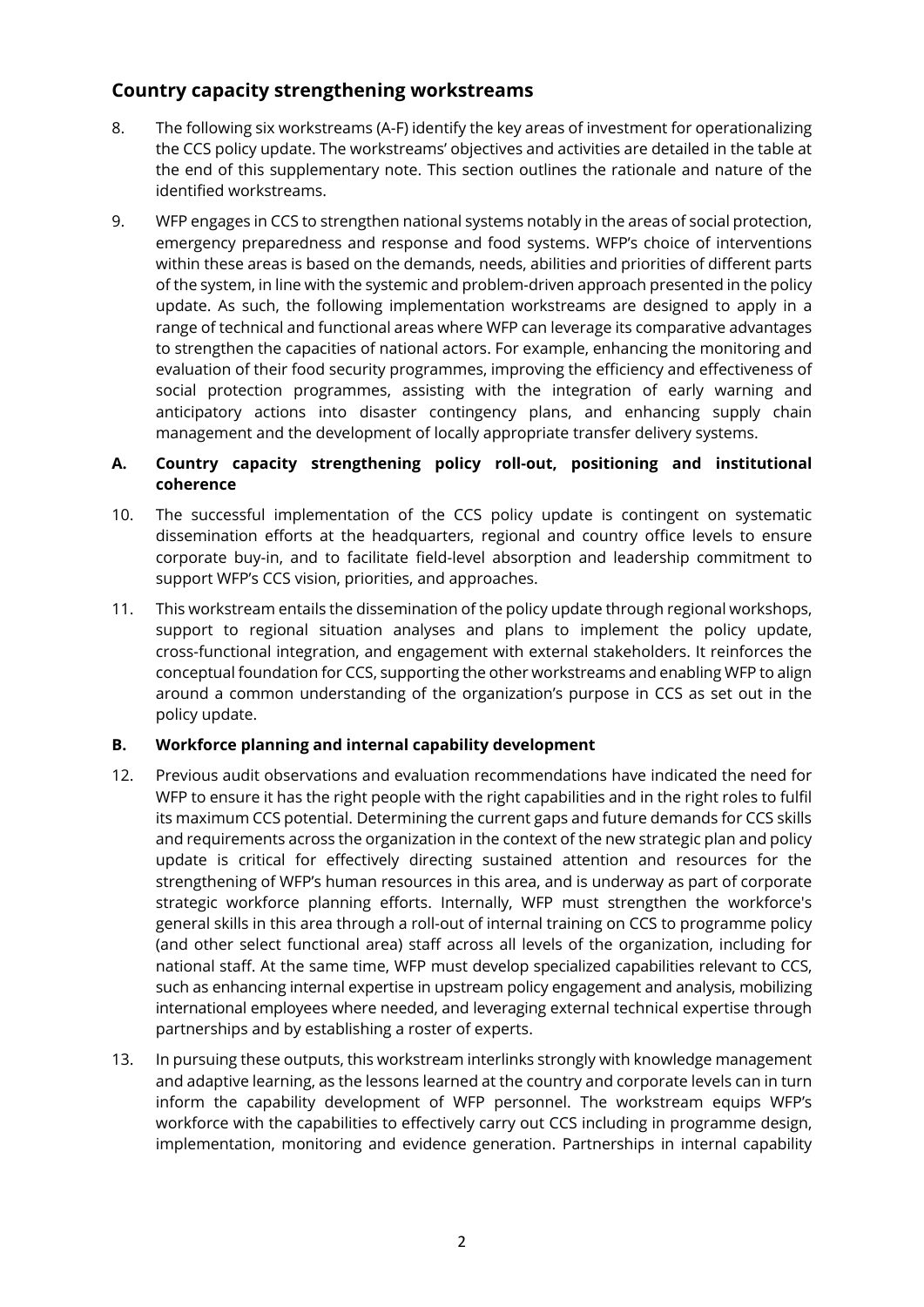development, such as collaboration with academic institutions on training materials, will also be leveraged.

## **C. Programme support**

- 14. As captured in the policy update, WFP is committed to delivering high quality CCS programme design and implementation to support national and subnational stakeholders in achieving impactful and sustainable capacity change. Investments into the corporate CCS toolkit are ongoing and focus on developing and testing tools that reflect global good practices. Strengthened CCS guidance will provide instructions on how to effectively integrate gender, protection and accountability to affected populations, and identify and manage risk in all CCS interventions.
- 15. The CCS Unit, sitting within the Programme Humanitarian and Development Division, will work closely with headquarter divisions, regional bureau and country office teams and provide field support to ensure guidance and tools systematically inform development and operationalization of second-generation country strategic plans (CSPs). WFP's CCS operational footprint will also be strengthened through pilot projects testing innovative approaches and that are designed with stakeholders to catalyse transformative changes in national/subnational capacities required to accelerate progress towards ending hunger and malnutrition. These projects will generate learning and provide examples that inform replication and scaling.

## **D. Monitoring and evidence generation**

- 16. Corporate and decentralized evaluations of CCS have found systemic weaknesses in measuring results and generating evidence of WFP contributions to national capacity strengthening including inadequate country-level reporting against corporate indicators in the prior corporate results framework. Enhanced evidence-generation for WFP's enabling role is an ongoing, gradual process that requires concerted effort across headquarters, regional bureaux and the field to continue optimizing resources, responsibilities and abilities for CCS monitoring and evaluation.
- 17. Recognizing the need to be able to both learn internally from successful CCS work while also demonstrate externally the organization's achievements, WFP will invest in evidence-generation to inform the design and implementation of its CCS activities. Building on the conceptual foundation of the CCS policy update and the new corporate results framework, WFP will consolidate its monitoring and evaluation approach for CCS which will be informed by industry's best practices. Development and piloting of new indicators is already underway in 2022. New and improved CCS monitoring and evaluation approaches and methods will be internally disseminated with adequate support and training. Corporate information management and reporting systems will also be reviewed to better reflect the qualitative aspects of CCS processes and results.

#### **E. Knowledge management and adaptive learning**

18. Learning is highlighted as a key principle in the policy update, and WFP recognizes knowledge management as an enabler for advancing the organizational agenda and future CCS work. This workstream entails supporting the innovation and adaptation of programmes based on CCS past experiences and cutting-edge research, including drawing on the substantial body of academic work in this area. In addition, WFP must broaden the organizational knowledge base through learning, reflection and exchange for the provision of state-of-the-art technical advice to national and local partners.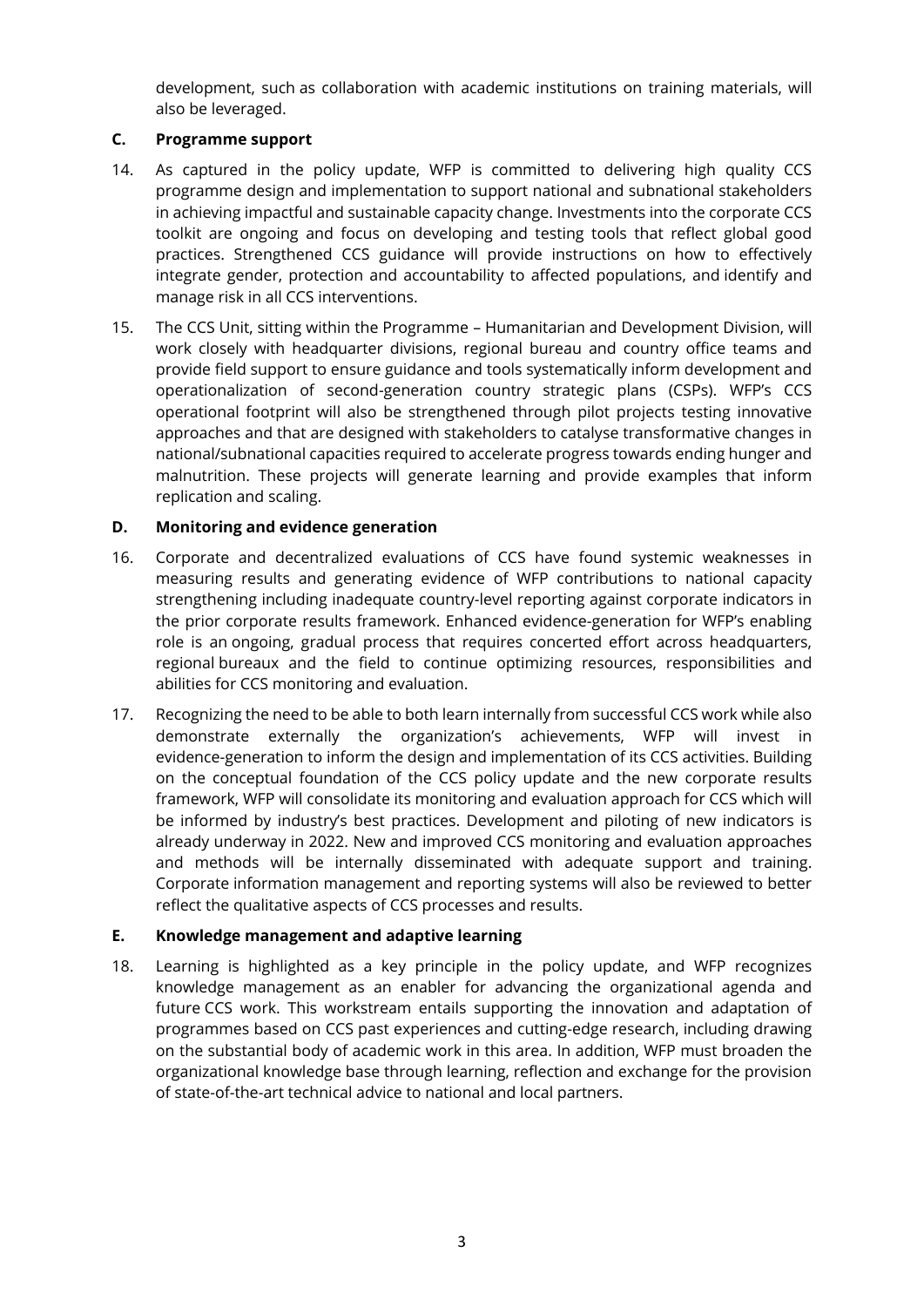#### **F. Partnerships, advocacy and communication**

- 19. Partnerships, collaboration (including engagements with other agencies and the private sector) and coordination are essential to maximize collective CCS impact. Enhancing the visibility of WFP's CCS efforts coupled to consistent communication with external partners will help demonstrate WFP's commitment and comparative advantages in CCS, allowing it to better position itself as a partner of choice where it is best suited to contribute.
- 20. Through partnerships, WFP can test innovative approaches, develop knowledge products and research outputs, evidence generation and successful proof of concepts to strengthen national programmes and systems. Hence, the relationship between partnerships and other workstreams is mutually complementary.
- 21. Given the long-term engagement needed to ensure sustainable CCS outcomes, multi-year funding is required to safeguard continuity of WFP's commitment to national partners. Funding mechanisms to support seed or pilot projects are also critical to identify/validate areas of greatest need and potential CCS interventions. To this effect, WFP will combine traditional resource mobilization with the engagement of new donors (including international financial institutions), the exploration of innovative financing mechanisms and the seeking of increased domestic/host government funding.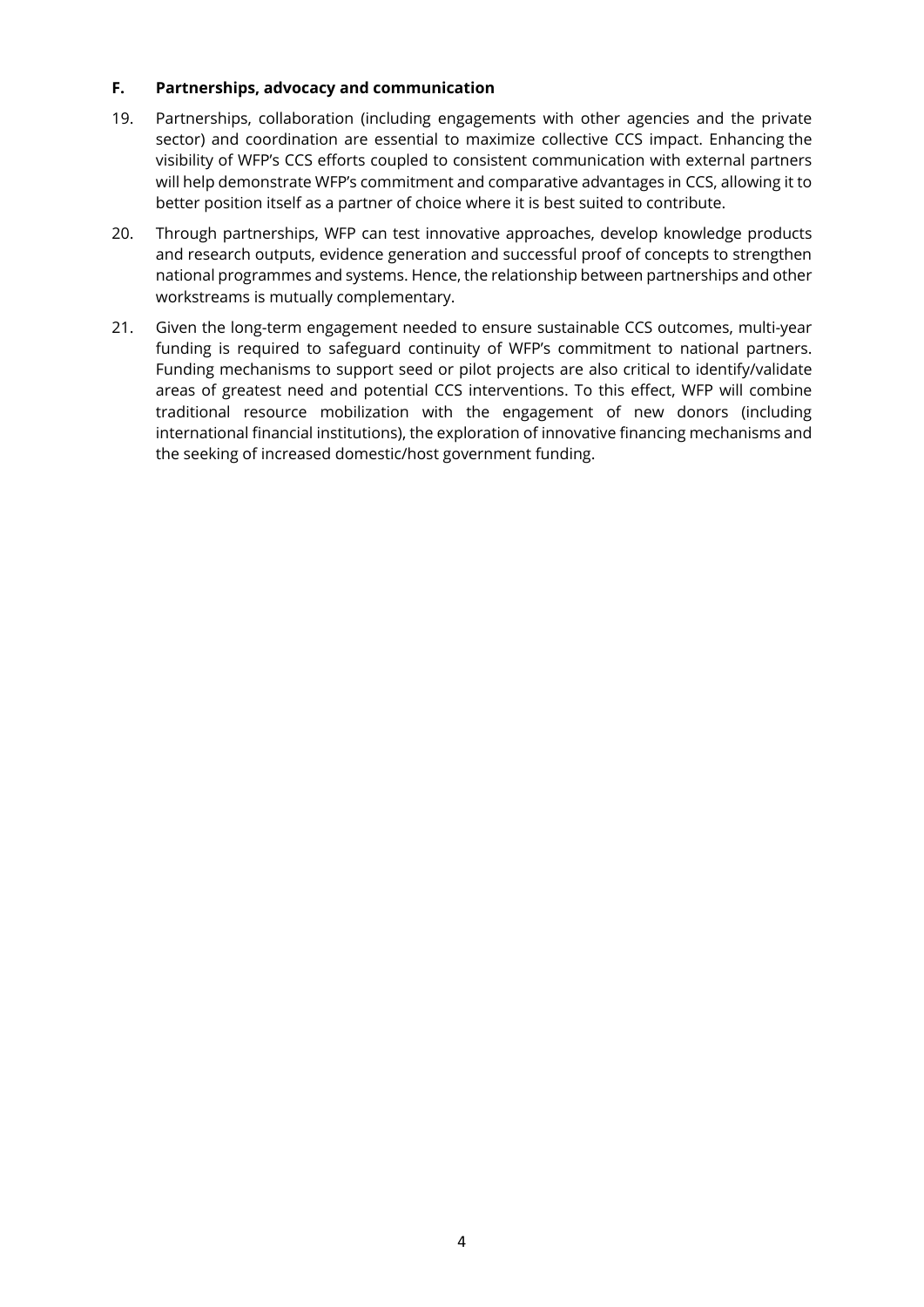| <b>Workstreams</b>                         | <b>Objectives</b>                                                                                                                                            | <b>Activities</b>                                                                                                                                                                                                                                                         | <b>Timeline</b> |
|--------------------------------------------|--------------------------------------------------------------------------------------------------------------------------------------------------------------|---------------------------------------------------------------------------------------------------------------------------------------------------------------------------------------------------------------------------------------------------------------------------|-----------------|
| A. CCS policy<br>roll-out,                 | Ensure policy<br>coherence and<br>roll-out across WFP<br>thematic and<br>functional areas, at<br>the headquarters,<br>regional and country<br>office levels. | Policy dissemination: roll-out via regional-level workshops to support regional bureau<br>ownership and buy-in and facilitate country office-level absorption and leadership.                                                                                             | Q3 2022-Q2 2023 |
| positioning,<br>institutional<br>coherence |                                                                                                                                                              | Develop guidance, learning and communication content related to the policy update to<br>elevate its visibility, utilizing internal communication channels and platforms.                                                                                                  | Q3 2022-Q4 2023 |
|                                            |                                                                                                                                                              | Regional implementation plans: Conduct regional situational analysis and identify regional<br>priorities (including through CSP analysis), objectives, workstreams and resources needed at<br>regional level to implement the CCS policy update.                          | Q3 2023-Q2 2024 |
|                                            |                                                                                                                                                              | Cross-functional and programme integration support: Strengthen internal partnerships<br>including developing joint position papers with select thematic and functional areas.                                                                                             | Q3 2022-Q2 2024 |
|                                            |                                                                                                                                                              | Promote WFP CCS policy with external stakeholders: Support executive management in<br>positioning CCS globally in line with WFP's comparative advantage (including through<br>developing key strategic messages and engaging in global events).                           | Q3 2022 onwards |
| Workforce<br><b>B.</b><br>planning and     | Ensure adequate<br>resources for the<br>augmentation of<br>CCS expertise across<br>the organization.                                                         | Conduct a workforce planning exercise to identify corporate needs to fully operationalize<br>the CCS policy update and integrate CCS in WFP programmes.                                                                                                                   | Q3 2022-Q2 2023 |
| internal<br>capability<br>development      |                                                                                                                                                              | Identify and annually review core capability requirements for their inclusion in<br>WFP management plans and FIT pool recruitment processes.                                                                                                                              | Annually        |
|                                            |                                                                                                                                                              | Advise country offices on optimal workforce composition through country alignment<br>exercises.                                                                                                                                                                           | Ongoing         |
|                                            |                                                                                                                                                              | Support workforce planning carried out by other programme and functional areas with<br>a view to including CCS skills.                                                                                                                                                    | Ongoing         |
|                                            |                                                                                                                                                              | Establish and fill international and national professional staff posts with CCS expertise<br>in country, regional bureau, and headquarters teams where needed to complement the wider<br>augmentation of staff skills and knowledge.                                      | Q3 2022-Q4 2023 |
|                                            |                                                                                                                                                              | Establish agreements to borrow expertise, such as long-term agreements, standby-partner<br>agreements, and a roster of short-term CCS experts including national officers and temporary<br>duty assignments.                                                              | Q3 2022-Q2 2023 |
|                                            |                                                                                                                                                              | Provide internal capability development opportunities to strengthen knowledge and<br>enhance the experience of CCS practitioners, combining internal learning platforms,<br>technical exchanges, external learning opportunities and a roll-out of tailored CCS training. | Ongoing-Q4 2025 |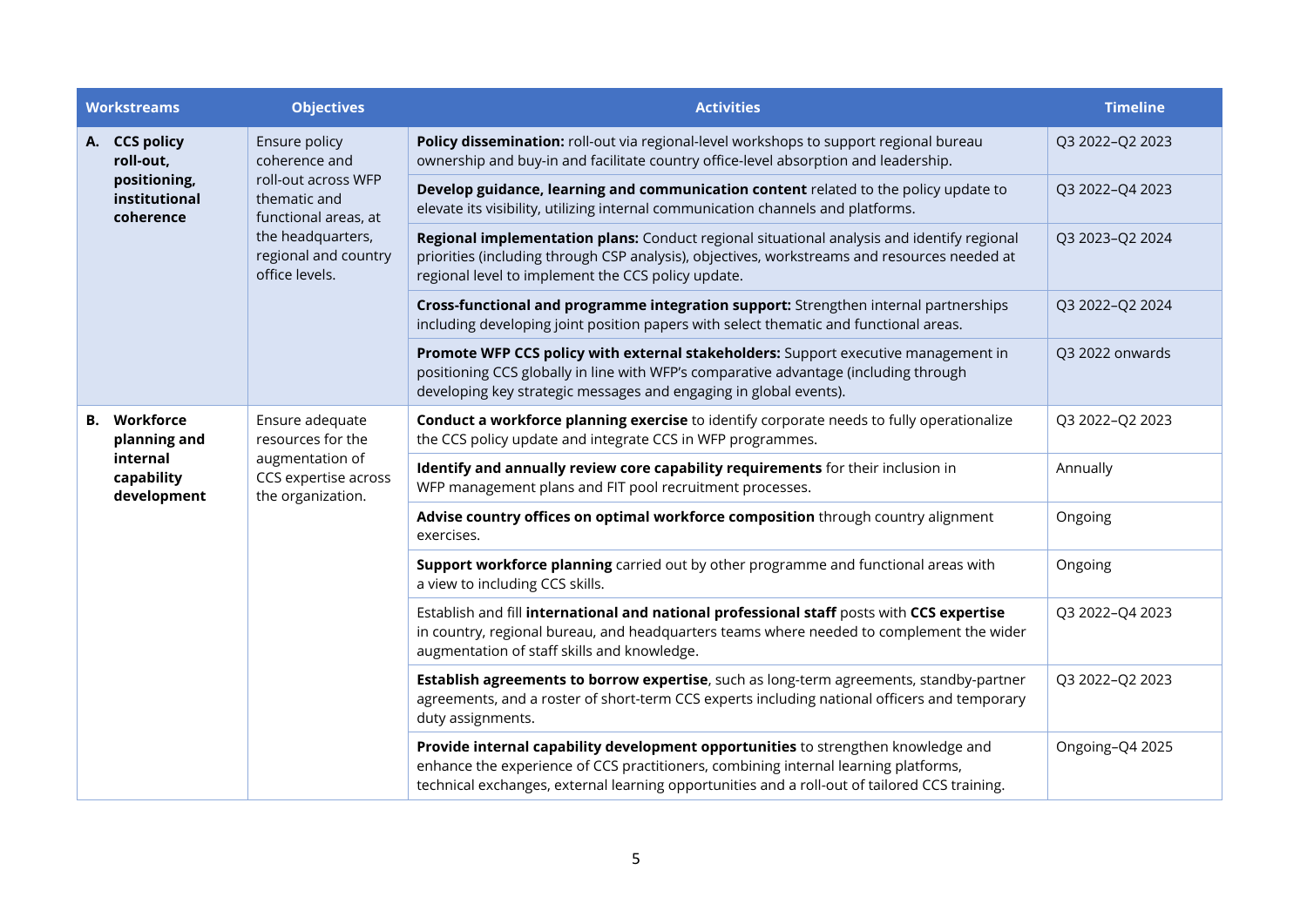| <b>Workstreams</b>         | <b>Objectives</b>                                                                                                                                                                                                                                                                                                         | <b>Activities</b>                                                                                                                                                                                                                                                                                                       | <b>Timeline</b> |
|----------------------------|---------------------------------------------------------------------------------------------------------------------------------------------------------------------------------------------------------------------------------------------------------------------------------------------------------------------------|-------------------------------------------------------------------------------------------------------------------------------------------------------------------------------------------------------------------------------------------------------------------------------------------------------------------------|-----------------|
| Programme<br>C.<br>support | Ensure quality CCS<br>programme design<br>and implementation<br>to achieve<br>transformative<br>capacity change, with<br>strong integration of<br>CCS into second-<br>generation CSPs and<br>enhanced integration<br>of gender, protection<br>and accountability to<br>affected populations<br>into CCS<br>interventions. | Revise corporate CCS guidance and tools to ensure the suitability and robustness of<br>methodologies across contexts, including for assessing capacity needs, mapping stakeholders<br>and potential partners, understanding local dynamics, designing sound interventions and<br>implementing effective CCS activities. | Ongoing-Q4 2023 |
|                            |                                                                                                                                                                                                                                                                                                                           | Support regional bureaux and country offices in operationalizing the revised CCS guidance and<br>tools in existing programmes and through the design and implementation of second-<br>generation CSPs.                                                                                                                  | Ongoing-Q4 2025 |
|                            |                                                                                                                                                                                                                                                                                                                           | Develop guidance to support the integration and mainstreaming of gender, protection<br>and accountability to affected populations into CCS-related interventions across<br>programming areas.                                                                                                                           | Ongoing-Q3 2023 |
|                            |                                                                                                                                                                                                                                                                                                                           | Support regional bureaux and country offices to mainstream gender, protection and<br>accountability to affected populations in CCS interventions.                                                                                                                                                                       | Ongoing         |
|                            |                                                                                                                                                                                                                                                                                                                           | Review and update the CCS gender checklist within the renewed CCS framework and toolkit.                                                                                                                                                                                                                                | Ongoing-Q3 2023 |
|                            |                                                                                                                                                                                                                                                                                                                           | Create guidance on conducting risk analysis and designing risk mitigations tools.                                                                                                                                                                                                                                       | Ongoing-Q2 2023 |
|                            |                                                                                                                                                                                                                                                                                                                           | Support multi-year 'smart pilots' that enhance government capacities to test and scale up<br>innovative programmes addressing food security and nutrition.                                                                                                                                                              | Q3 2022-Q4 2025 |
|                            |                                                                                                                                                                                                                                                                                                                           | Provide seed funding and technical assistance to novel CCS projects at national and<br>subnational level that can catalyse and accelerate capacity change.                                                                                                                                                              | Q3 2022-Q4 2025 |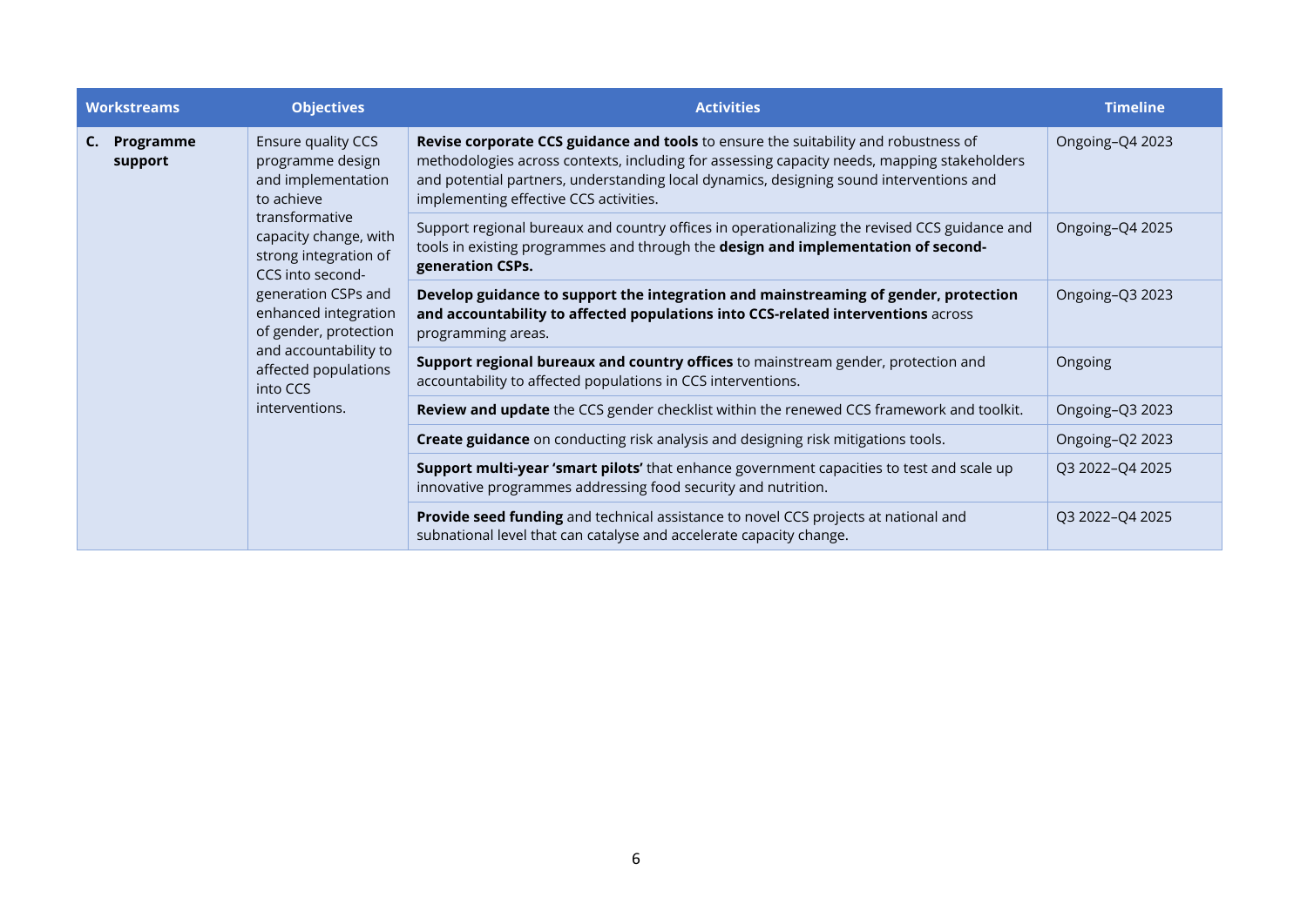|    | <b>Workstreams</b>                               | <b>Objectives</b>                                                                                                                                                                                          | <b>Activities</b>                                                                                                                                                                                                                                                                                                                                                                                                           | <b>Timeline</b>                                   |
|----|--------------------------------------------------|------------------------------------------------------------------------------------------------------------------------------------------------------------------------------------------------------------|-----------------------------------------------------------------------------------------------------------------------------------------------------------------------------------------------------------------------------------------------------------------------------------------------------------------------------------------------------------------------------------------------------------------------------|---------------------------------------------------|
|    | D. Monitoring and<br>evidence<br>generation      | Enhance monitoring<br>and evidence-<br>generation for CCS at<br>global and field level<br>to demonstrate the<br>effectiveness of WFP's<br>engagement.                                                      | Define and lead the implementation of a corporate evidence-generation agenda for CCS,<br>including centrally commissioned case studies, analyses, operational research, and<br>impact evaluations to fill evidence-gaps and demonstrate the efficiency and effectiveness of<br>WFP's CCS work at the global level.                                                                                                          | Ongoing                                           |
|    |                                                  |                                                                                                                                                                                                            | Drawing on global good practices, develop a monitoring and evaluation framework for<br>WFP's CCS work, including an updated Theory of Change, an improved set of mandatory and<br>country-specific indicators, and additional qualitative and quantitative evidence-generation<br>approaches, such as case studies. Review corporate reporting and propose changes to better<br>capture CCS results across WFP's portfolio. | Develop: ongoing<br>Implement: 2023<br>onwards    |
|    |                                                  |                                                                                                                                                                                                            | Develop, revise and support the regional bureau/country office roll-out of corporate<br>guidance to implement the CCS monitoring and evaluation framework, including for<br>country office monitoring, review and evaluation planning and budgeting, selection and<br>development of indicators, and application of mixed methods approaches to generate CCS<br>evidence.                                                   | Ongoing                                           |
|    |                                                  |                                                                                                                                                                                                            | Enhance the corporate systems available for CCS information management and<br>monitoring to improve visibility on and management of CCS activities.                                                                                                                                                                                                                                                                         | 2023 onwards                                      |
| E. | Knowledge<br>management and<br>adaptive learning | Broaden the<br>organizational<br>knowledge base and<br>improve knowledge<br>management<br>practices for CCS,<br>based on industry<br>best practices,<br>reflection on WFP<br>experiences and<br>exchanges. | Develop and implement a learning and knowledge management strategy to accompany<br>the policy update implementation, focusing on internal needs and including external<br>knowledge management trends and methodologies.                                                                                                                                                                                                    | Develop: Q3-Q4 2022<br>Implement: 2023<br>onwards |
|    |                                                  |                                                                                                                                                                                                            | Support regional bureaux in the definition of knowledge products, research ventures,<br>learning offerings, communication channels and tools to advance regional CCS objectives.                                                                                                                                                                                                                                            | Ongoing                                           |
|    |                                                  |                                                                                                                                                                                                            | Develop publications to consolidate and disseminate WFP's learnings in the CCS field,<br>such as lessons from case studies, evidence, best practices, manuals, and research papers.                                                                                                                                                                                                                                         | Ongoing                                           |
|    |                                                  |                                                                                                                                                                                                            | Convene knowledge-sharing events to enhance WFP's visibility and exchange on best<br>practices with other actors or experts.                                                                                                                                                                                                                                                                                                | 2023 onwards                                      |
|    |                                                  |                                                                                                                                                                                                            | Develop external and internal communication content and materials, and curate CCS<br>content and resources across different dissemination channels.                                                                                                                                                                                                                                                                         | Ongoing                                           |